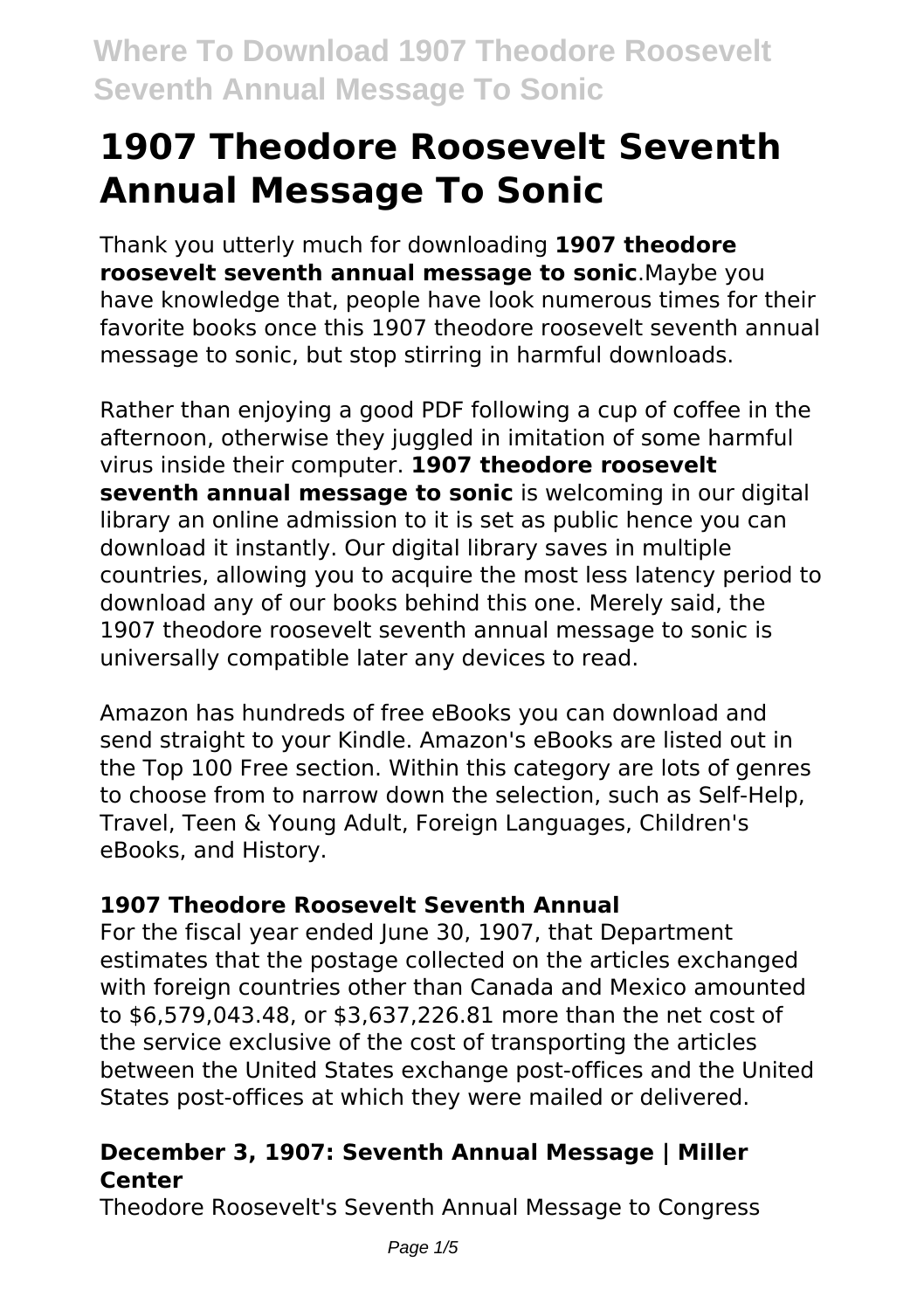Digital History ID 3989. Author: Theodore Roosevelt Date:1907. Annotation: In a message to Congress, President Theodore Roosevelt spoke on the conservation of natural resources. Prior to Roosevelt's focus on conservation, resources in this country were commonly regarded as inexhaustible.

#### **Digital History**

Theodore ROOSEVELT, Seventh Annual Message to Congress. THEODORE ROOSEVELT on Conservation. From: Seventh Annual Message to Congress. December 3, 1907. Theodore Roosevelt was an outdoorsman and lover of nature.The ubiquitous "Teddy bear" was created with reference to his love for animals, even though he was a fierce hunter, just one aspect of his personality that seemed incongruous to many.

#### **Theodore ROOSEVELT, Seventh Annual Message to Congress**

President Theodore Roosevelt's 7th Annual Message to Congress by Theodore Roosevelt An avid conservationist, President Theodore Roosevelt addressed Congress in 1907 with a plea to conserve and protect the natural resources of the U.S.

#### **President Theodore Roosevelt's 7th Annual Message to ...**

President Theodore Roosevelt's 7th Anuual Message to Congres by Jacob Pine on Prezi Next.

#### **President Theodore Roosevelt's 7th Anuual Message to ...**

From Theodore Roosevelt's Seventh Annual Message to Congress Dec. 3, 1907 . To the Senate and House of Representatives:

#### **PBS - THE WEST - Theodore Roosevelt, The Conservation of ...**

The Tillman act made it illegal for corporations to contribute money to any campaign connected to a political election. However, by the end of 1907, Roosevelt was already questioning the bill's effectiveness. In his seventh annual address to congress he listed some of the dangers or consequences of the Tillman act as it was written.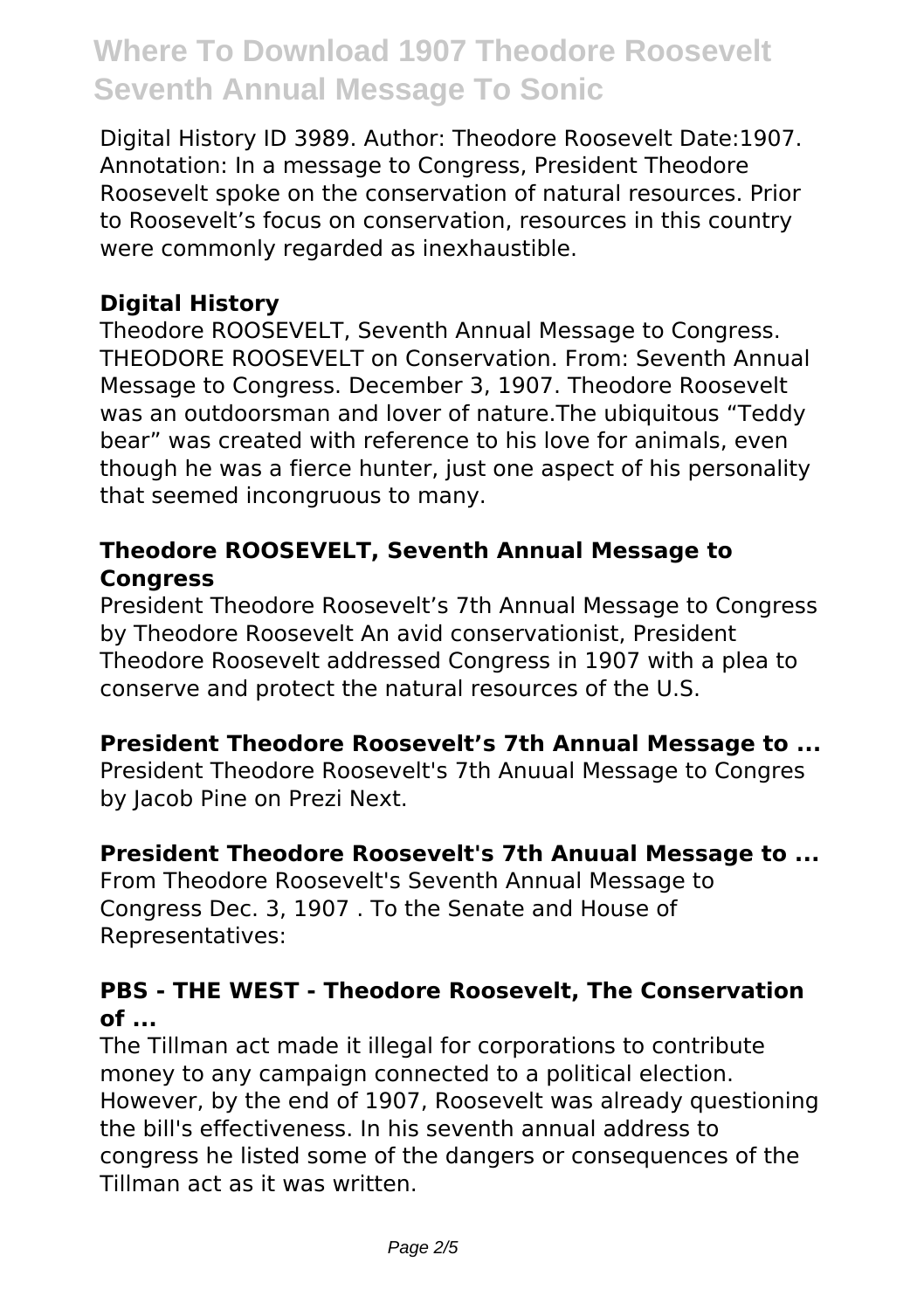#### **State of the Union History: 1907 Theodore Roosevelt ...**

About the history of the United States in 1907, Roosevelt's commitment to enviornment, Salome on Broadway, Oklahoma becomes a state, the Navy fleet tours the world. 1907 --In his 7th annual message to Congress, President Theodore Roosevelt said: We are prone to speak of the resources of this country as inexhaustible; this is not so.

#### **United States and American History: 1907**

Following is an excerpt from his Seventh Annual Message to Congress on December 3, 1907. To the Senate and House of Representatives: The conservation of our natural resources and their proper use constitute the fundamental problem which underlies almost every other problem of our national life. . ..

#### **Theodore Roosevelt : The Conservation Of Natural Resources ...**

The Panic of 1907 – also known as the 1907 Bankers' Panic or Knickerbocker Crisis – was a financial crisis that took place in the United States over a three-week period starting in mid-October, when the New York Stock Exchange fell almost 50% from its peak the previous year. Panic occurred, as this was during a time of economic recession, and there were numerous runs on banks and trust ...

#### **Panic of 1907 - Wikipedia**

"To waste, to destroy our natural resources, to skin and exhaust the land instead of using it so as to increase its usefulness, will result in undermining in the days of our children the very prosperity which we ought by right to hand down to them amplified and developed." --Theodore Roosevelt, Seventh Annual Message, December 3, 1907

#### **E-Waste - Background Information**

In his Seventh Annual Message, President Roosevelt makes the case for utilitarian conservationism especially forcefully, asserting that "the conservation of our natural resources and their proper use constitute the fundamental problem which underlies almost every other problem of our National life," and that his administration has been trying "to substitute a planned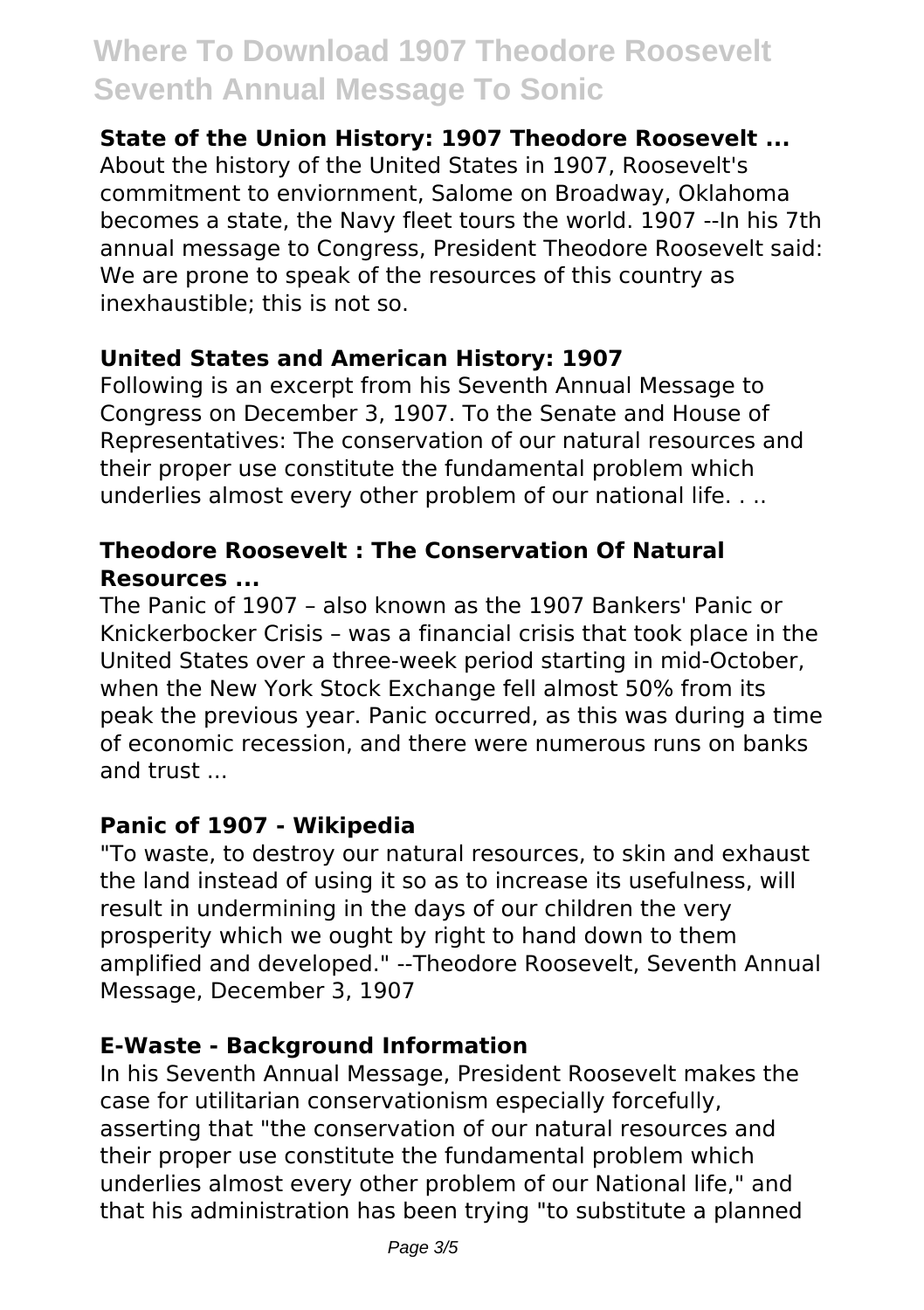and orderly development of our resources in place of a haphazard striving for immediate profit."

#### **Conservation Movement: Conservation Chronology 1901-1907**

Optimism is a good characteristic, but if carried to an excess, it becomes foolishness. We are prone to speak of the resources of this country as inexhaustible; this is not so. -Theodore Roosevelt, seventh annual message to Congress, Dec. 3, 1907.

### **Optimism is Good… | Theodore Roosevelt Conservation ...**

Theodore's vigorous leadership style and reforming zeal made him Franklin's role model and hero. Roosevelt graduated from Harvard in 1903 with an A.B. in history. Roosevelt entered Columbia Law School in 1904, but dropped out in 1907 after passing the New York bar exam.

#### **Biography Of Franklin.D.Roosevelt | Free PDF Download - Blog**

Summarize It: President Theodore Roosevelt's 7th Annual Message to Congress President Theodore Roosevelt was a strong advocate for conservation. Below is a part of his 1907 message to Congress. Student's choice Optimism is a good characteristic, but if carried to an excess it becomes foolishness.

#### **Summarize It: President Theodore Roosevelt's 7th Annual ...**

We are prone to speak of the resources of this country as inexhaustible; this is not so." – Theodore Roosevelt, Seventh Annual Message to Congress, December 3, 1907. National Forests created by Theodore Roosevelt 1.

#### **Roosevelt Legacy – Celebrate Earth!**

We are prone to speak of the resources of this country as inexhaustible; this is not so. -Theodore Roosevelt, seventh annual message to Congress, Dec. 3, 1907.

#### **The Fundamental Problem | Theodore Roosevelt Conservation ...**

The Armory Show, also known as the International Exhibition of